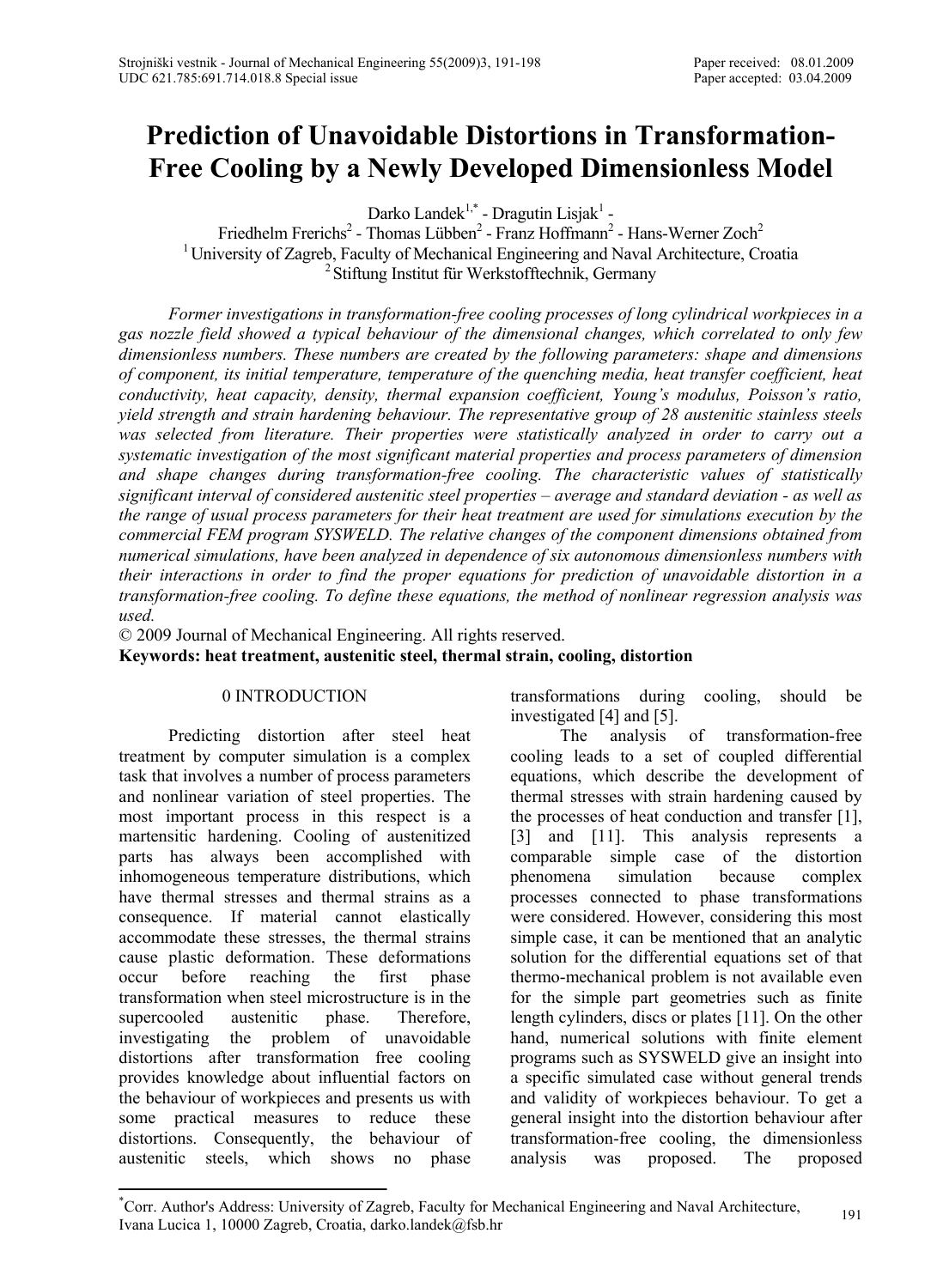dimensionless numbers contain process parameters, material properties, and geometrical dimensions [6]. A nonlinear regression analysis was used to determine the correlation between proposed dimensionless numbers and relative change in cylinders length.

# 1 DIMENSIONLESS NUMBERS

Former investigations of transformationfree cooling of long cylindrical workpieces in a gas nozzle field showed a typical behaviour of the dimensional changes depending on few dimensionless numbers [5] and [6]. As the changes of length and diameter are functions of position, their mean values must be calculated, as shown in Fig. 1a.

The first of the dimensionless numbers, which indicates heat transfer at workpieces with a very good heat conductivity, is the Biot number.

$$
F_1 = Bi = \frac{(V/S) \cdot \alpha}{\lambda} \tag{1}
$$

The volume to surface ratio (*V*/*S*) at Eq. (1) indicates a characteristic linear dimension of a part,  $\alpha$  means the average heat transfer coefficient and  $\lambda$  is the average heat conductivity in the considered temperature interval.

Fig. 1b shows the dimensional changes of cylinders with the length of 50 up to 200 mm and

diameter between 10 and 50 mm. For a different length and diameter of a cylinder, the plot of relative changes in length against Biot number offers uniform curves. From Fig. 1 it is obvious that thermal strains will appear only when the Biot number is more than 0.1. It is in correspondence with the results of a number of investigations that showed it is possible to neglect temperature gradients and thermal stresses and strains for small Biot numbers  $(Bi < 0.1)$ .

The mutual connections between thermal stresses and strains in the range of elastic deformation are defined by the Hooke´s law [3]. Based on the equations of Hooke´s law, the following three dimensionless numbers are derived:

$$
F_2 = \alpha_{\text{th}} \left( T_0 - T_{\infty} \right) \tag{2}
$$

$$
F_3 = \nu \tag{3}
$$

$$
F_4 = \frac{E}{\sigma_0} \tag{4}
$$

The term  $T_0$  corresponds to initial temperature and  $T_{\infty}$  is the temperature of cooling media.  $\alpha_{\text{th}}$  is the mean coefficient of thermal dilatation, and ν is Poisson's coefficient. E is Young's modulus, and the  $\sigma_0$  is materials yield strength.



Fig. 1. *a)Determination of relative changes in length and in diameter [5] b) Relative change of length and diameter depending on Biot number [6].*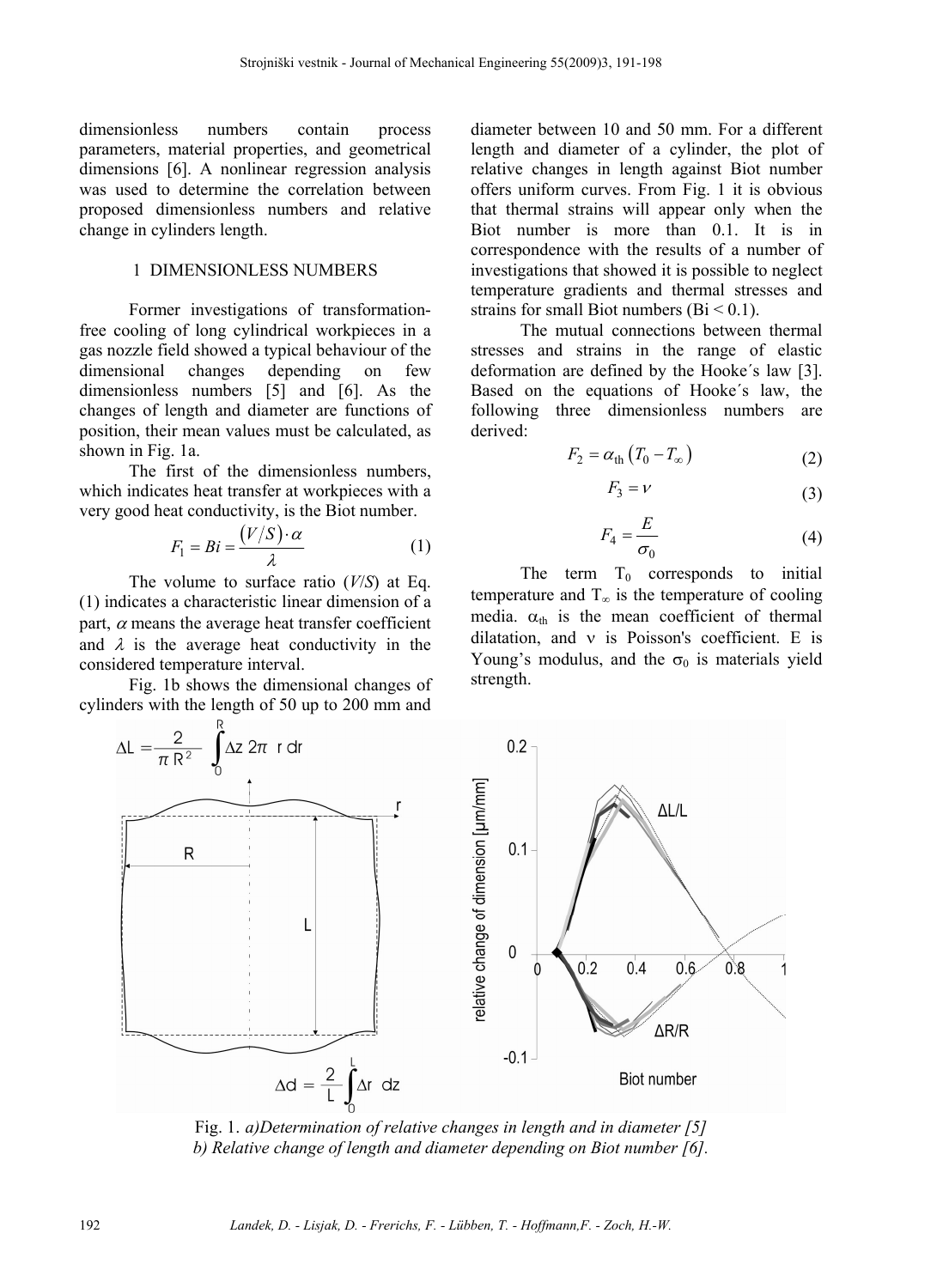At the field of plastic deformation the total strain (ε) consists of elastic ( $\varepsilon_e$ ) and plastic strain  $(\varepsilon_n)$ . To describe the stress-strain dependence in the case of materials hardening by plastic deformation, the modified Ramberg-Osgood model [9] is applied. This model was shown as the most applicable by previous experiments [5]. It describes the stress-strain correlation in the field of plastic deformation by Eq. (5) [10] and [12]:

$$
\varepsilon = \varepsilon_e + \varepsilon_p \tag{5a}
$$

$$
\varepsilon = \frac{\sigma}{E} + \left(\frac{\sigma}{K}\right)^{\frac{1}{n}}
$$
 (5b)

A parameter *K* signifies the absolute stress level, and n is a strain-hardening exponent. It is a measure of the strength, which is called the "modulus of plasticity" in reference [10]. The parameter K is not equal to the yield or tensile strength, but to the strength extrapolated to a total strain  $ε$  equal 1 [10].

Eq. (5a-b) can also be noted in a dimensionless form, using the maximum elastic strain  $\varepsilon_0$  as a reference value [12]. At the first step, the left and the right side of Eq. (5a) are divided by  $\varepsilon_0$ , and also the equality  $\varepsilon_0 = \sigma_0 / E$  is introduced on the right side of this new expression:

$$
\frac{\varepsilon}{\varepsilon_0} = \frac{\sigma}{\varepsilon_0 E} + \frac{l}{\varepsilon_0} \left(\frac{\sigma}{K}\right)^{\frac{1}{n}}
$$

$$
\equiv \frac{\sigma}{\sigma_0} + \frac{E}{\sigma_0} \left(\frac{\sigma}{K}\right)^{\frac{1}{n}}
$$
(6a)
$$
\frac{E}{\sigma_0} \left(\frac{\sigma}{K}\right)^{\frac{1}{n}} \equiv \left(\frac{E}{\sigma_0} \frac{\sigma^{\frac{1}{n}}}{K^{\frac{1}{n}}} \right) \frac{\sigma_0^{\frac{1}{n}}}{\sigma_0^{\frac{1}{n}}}
$$

$$
\equiv \frac{E \sigma_0^{\frac{1}{n-1}}}{K^{\frac{1}{n}}} \left(\frac{\sigma}{\sigma_0}\right)^{\frac{1}{n}}.
$$
(6b)

By rearranging the terms in Eq. (6.b) and after introducing them in Eq. (6.a) the final Eq. (7) has been derived. It is used for definition of the next two dimensionless numbers  $F_5$  and  $F_6$ .

$$
\frac{\varepsilon}{\varepsilon_0} = \frac{\sigma}{\sigma_0} + \frac{E}{\sigma_0} \left(\frac{\sigma_0}{K}\right)^{\frac{1}{n}} \left(\frac{\sigma}{\sigma_0}\right)^{\frac{1}{n}}
$$

$$
\equiv \frac{\sigma}{\sigma_0} + F_4 \left(F_5\right)^{F_6} \left(\frac{\sigma}{\sigma_0}\right)^{F_6}
$$
(7)

$$
F_5 = \frac{\sigma_0}{K} \tag{8}
$$

$$
F_6 = \frac{1}{n} \,. \tag{9}
$$

The proposed six dimensionless numbers (Table 1) are not the only possible set of numbers.

|                                                      |                      | Dimensionless number                      |              |                 |                      |                  |  |  |  |  |
|------------------------------------------------------|----------------------|-------------------------------------------|--------------|-----------------|----------------------|------------------|--|--|--|--|
|                                                      | $Bi = F_1$           | F <sub>2</sub>                            | $F_3$        | $F_4$           | $F_5$                | $F_6$            |  |  |  |  |
| Term                                                 | $(V/S) \cdot \alpha$ | $\alpha_{\text{th}}\cdot(T_0-T_{\infty})$ | $\mathbf{v}$ | $E_{\parallel}$ |                      |                  |  |  |  |  |
|                                                      |                      |                                           |              | $\sigma_{0}$    | $\frac{\sigma_0}{K}$ | $\boldsymbol{n}$ |  |  |  |  |
| Length $L$ [m]                                       |                      |                                           |              |                 |                      |                  |  |  |  |  |
| Diameter $D$ [m]                                     |                      |                                           |              |                 |                      |                  |  |  |  |  |
| Initial temp. of material $T_0$ [°C]                 |                      |                                           |              |                 |                      |                  |  |  |  |  |
| Temp. of quenching media $T_{\infty}[^{\circ}C]$     |                      |                                           |              |                 |                      |                  |  |  |  |  |
| Heat transfer coeff. $\alpha$ [W/(m <sup>2</sup> K)] |                      |                                           |              |                 |                      |                  |  |  |  |  |
| Heat conductivity $\lambda$ [W/(mK)]                 |                      |                                           |              |                 |                      |                  |  |  |  |  |
| Coeff. of therm. expan. $\alpha_{\text{th}}$ [1/K]   |                      |                                           |              |                 |                      |                  |  |  |  |  |
| Poisson's ratio $\nu$ [1]                            |                      |                                           |              |                 |                      |                  |  |  |  |  |
| Young's modulus $E$ [MPa]                            |                      |                                           |              |                 |                      |                  |  |  |  |  |
| Yield strength $\sigma_0$ [MPa]                      |                      |                                           |              |                 |                      |                  |  |  |  |  |
| Plasticity modulus $K$ [MPa]                         |                      |                                           |              |                 |                      |                  |  |  |  |  |
| Strain hardening exponent $n \lfloor 1 \rfloor$      |                      |                                           |              |                 |                      |                  |  |  |  |  |

Table 1. *Definition of dimensionless numbers.*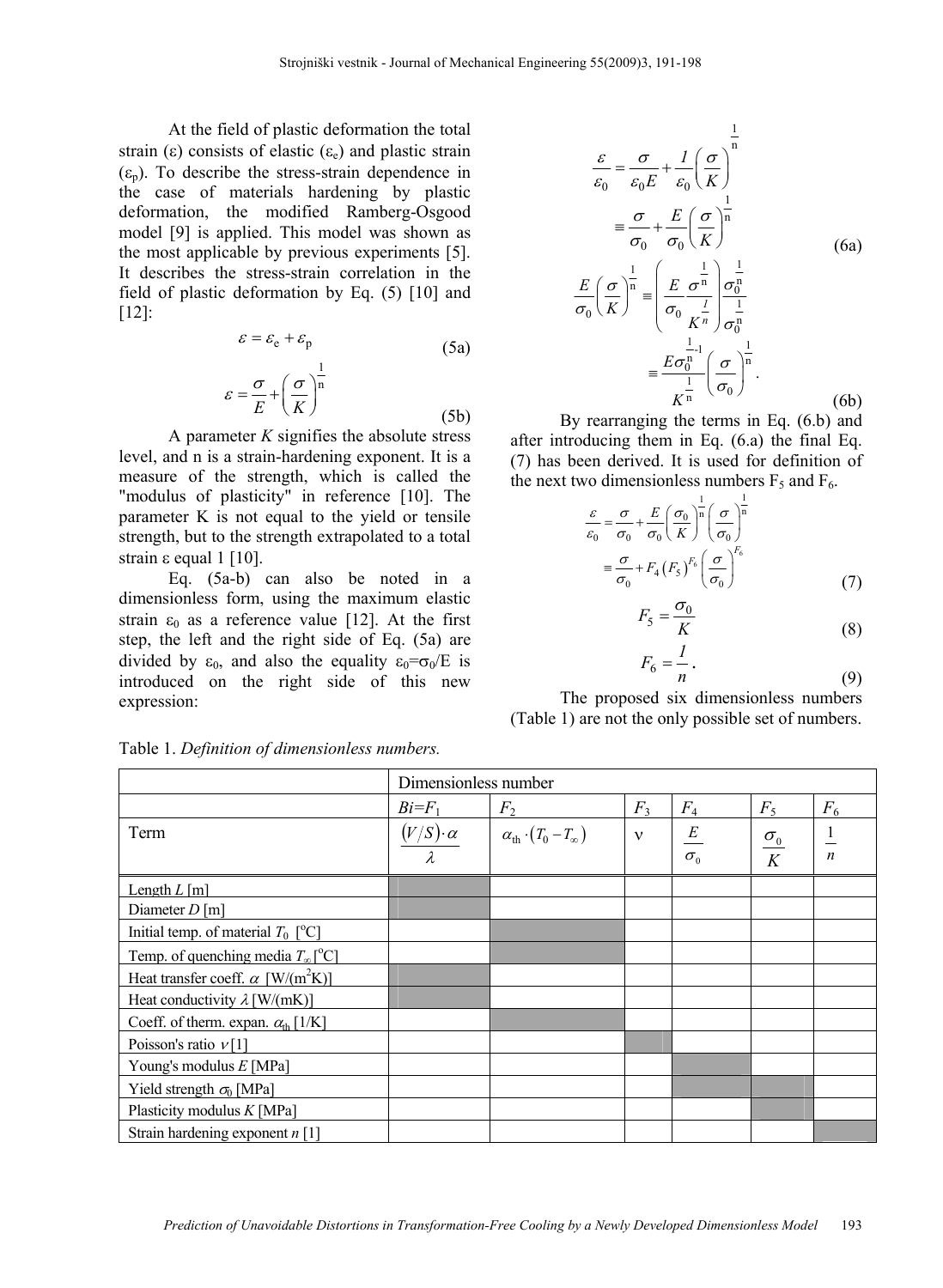Nevertheless, their influence on thermal strains is confirmed by numerical simulations and by the conducted experiments [4], [5] and [6]. All products and quotients of these numbers are also dimensionless (e.g.  $F_4F_5=E/K$ ), but the six terms are independent from each other. That means that it is not possible to create one of them with mathematical operation of two or more other terms. From the proposed set of dimensionless numbers in Table 1, their effect on thermal distortion was systematically investigated for the following four numbers  $(F_1, F_2, F_4$  and  $F_5)$ . Their influence on thermal distortions and a relative change in length of cylinders made of an austenitic steel was shown as the most significant [6].

## 2 NUMERICAL INVESTIGATIONS

Numerical simulations with the computer program SYSWELD calculated distortions of austenitic cylinders after transformation-free cooling. During these simulations, the heat transfer problem was solved simultaneously with the problem of mechanical stresses and strains. A cylinder of 20 mm diameter and 200 mm length was chosen as a geometrical domain for all simulations. The choice of this geometry can be explained as follows: the ratio of length and diameter is significantly larger than 3 and the most experimental results are sampled for those dimensions. All simulations were carried out with 2D models using kinematic strain hardening [4]. Its selection is justified by former simulations and experiments performed on austenitic stainless steel SAE30300 (German grade X8CrNiS18.9) [5] and [6].

Most of the material properties in Table 1 are dependent on temperature and are given in [?] for the above mentioned steel. However, in order to provide a better insight into the influences of individual dimensionless number on distortion behaviour of cylinders, the numerical simulations were conducted with mean values of steel properties. The chosen steel properties are mean values averaged over considered temperature range, which is typical of the analysed set of austenitic steels. The values of the heat transfer coefficient on all cylinder surfaces were taken as equal and constant during the complete cooling cycle.

The aim of the research was to define an adequate expression (10) which enables the connection of the changes of dimensionless numbers shown in table 1 with the corresponding relative changes in length ΔL/L.

$$
\frac{\Delta L}{L} = (\mathbf{F}_1, \mathbf{F}_2, \mathbf{F}_3, \mathbf{F}_4, \mathbf{F}_5, \mathbf{F}_6). \tag{10}
$$

In searching for a form and coefficients of expression (10), the nonlinear regression analysis was applied. During this analysis, the nonlinear least squares functions from Matlab Statistics Toolbox fit a polynomial model that has a known form but unknown parameter values.

The Eq. (10) could have a very complicated form, but it can be simplified by derivation of some typical combination of the above mentioned numbers (Table 1). By introducing Eq. (5a) and the equality  $\varepsilon_0 = \sigma_0 / E = 1 / F_4$  into Eq. (7) and rearranging the terms in a way that the plastic deformation term remains on the left side and all other terms are placed at the right side, the following form is derived:

$$
\frac{\varepsilon_{\rm p} + \varepsilon_{\rm 0}}{\varepsilon_{\rm 0}} = \frac{\sigma}{\sigma_{\rm 0}} + F_4 \left( F_5 \right)^{F_6} \left( \frac{\sigma}{\sigma_{\rm 0}} \right)^{F_6} \tag{11.a}
$$

$$
\varepsilon_{\rm p} = \frac{\sigma}{F_4 \sigma_0} + \left(F_5\right)^{F_6} \left(\frac{\sigma}{\sigma_0}\right)^{F_6} - \frac{1}{F_4} \,. \tag{11.b}
$$

From the analytical equations of thermal stresses and strains for cooling cylinders with an axially symmetrical distribution of temperature gradients [1] and [12] it can be seen that the ratio  $\sigma/\sigma_0$  is dependent from value of thermal stresses caused by temperature gradients and Poisson's number with the following equality:

$$
\frac{\sigma}{\sigma_0} = C_0' \frac{\alpha_{\text{th}} \Delta T}{1 - \nu} \equiv C_0' \frac{F_2}{1 - F_3}.
$$
\n(12)

A dimensionless constant  $C_0$  has introduced as constant of proportionality. After the Eq.  $(12)$  has inserted into Eq. $(11.b)$  and by rearranging the dimensionless constants the final expression for a new ''dimensionless deformation parameter"  $p<sub>s</sub>$  was achieved:

$$
p_{\varepsilon} = \frac{C_0 F_2}{\left(1 - F_3\right) F_4} + \left(\frac{F_2 F_5}{I - F_3}\right)^{F_6} + \frac{C_1}{F_4}.
$$
\n(13)

The terms of Eq. (13) represent the influences on distortion and plastic deformations caused by thermal stresses (the first term),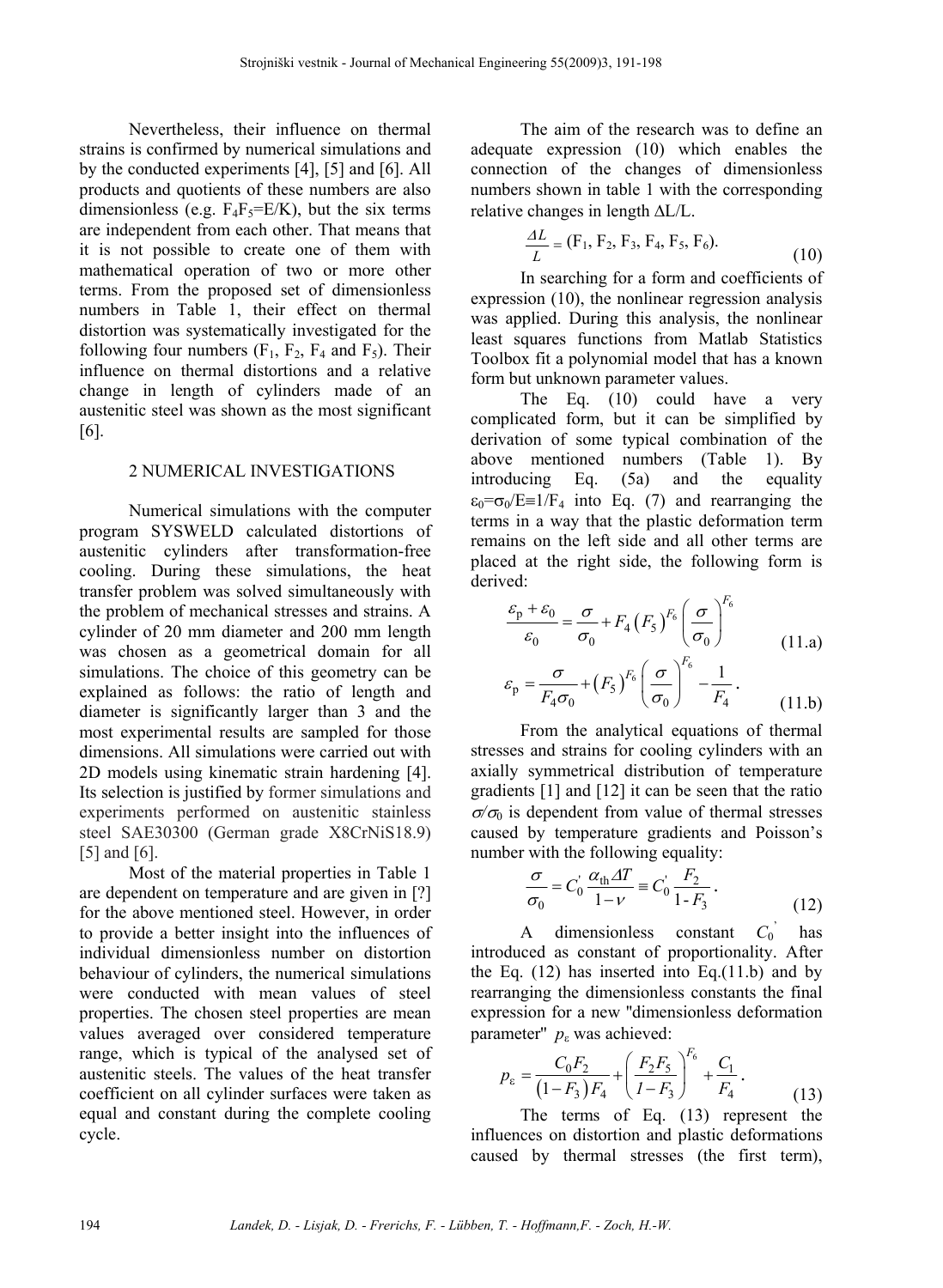materials hardening (the second term) and mechanical properties of material (the third term). With the proposed form of dimensionless deformation parameter  $p_{\varepsilon}$  a very good regression model can be derived, and the correlation (10) was simplified, because it consists of only two, instead of six variables.

$$
\Delta L/L = f(Bi, p_s). \tag{14}
$$

#### 3 MATERIAL DATA

The correlation (14) for predicting of relative change in cylinders length caused by thermal stresses and deformation hardening was proved for a whole group of twenty-eight representative austenitic stainless steels (Table 2). For this group of steels the mean values of all properties, which are relevant to the numerical simulation, were determined at room temperature by statistical analysis (Table 3) according to the database of Cambridge Engineering Selector programme [2]. Afterwards, all considered properties were extrapolated from room temperature to  $548 °C$ ,

which is an average temperature of cooling process (Table 3). Extrapolation equations were derived from the experimentally determined changes of the considered properties dependent on temperature and stresses for stainless steel grade SAE30300 (DIN X8CrNiS18.9) whose properties are very close to the mean values of properties of analysed austenitic stainless steels set [4].

|  | Table 2. A representative group of analysed |  |  |
|--|---------------------------------------------|--|--|
|  | <i>austenitic stainless steels</i>          |  |  |

| Steel grades                                 |  |  |  |  |  |  |
|----------------------------------------------|--|--|--|--|--|--|
|                                              |  |  |  |  |  |  |
| 27Cr-9Ni (as cast); 19Cr-10Ni-2,5Mo; 19Cr-   |  |  |  |  |  |  |
| 9Ni-0,2C; 19Cr-10Ni; 19Cr-11Ni-2,5Mo; 19Cr-  |  |  |  |  |  |  |
| 9Ni; 19Cr-11Ni-3,5Mo; 24Cr-13Ni; 25Cr-20Ni;  |  |  |  |  |  |  |
| X8CrNiS18.9; AISI 201; AISI 202; AISI 205;   |  |  |  |  |  |  |
| AISI 216; AISI 301; AISI 302; AISI 304; AISI |  |  |  |  |  |  |
| 305; AISI 308; AISI 309; AISI 310; AISI 314; |  |  |  |  |  |  |
| AISI 315; AISI 316; AISI 317; AISI 321; AISI |  |  |  |  |  |  |
| 329; AISI 330                                |  |  |  |  |  |  |

Table 3. *Typical range of all relevant properties in the observed set of austenitic steels denoted by Table 2* 

| Material property                                            |                                      | Average value          | Standard deviation           |  |  |  |  |  |
|--------------------------------------------------------------|--------------------------------------|------------------------|------------------------------|--|--|--|--|--|
|                                                              | at 20 $\mathrm{^{\circ}C}$           | 7859                   | ±109                         |  |  |  |  |  |
| Density, $\rho$ [kg/m <sup>3</sup> ]                         | at $548 °C$                          | 7616                   | ± 217                        |  |  |  |  |  |
|                                                              | at $1084 \degree C$                  | 7378                   | ±219                         |  |  |  |  |  |
|                                                              | at 20 $\mathrm{^{\circ}C}$           | 15.38                  | ±1.56                        |  |  |  |  |  |
| Heat conduction, $\lambda$ [W/mK]                            | at 548 $^{\circ}$ C                  | 21.64                  | ± 3.12                       |  |  |  |  |  |
|                                                              | at $1084$ °C                         | 27.75                  | ± 3.13                       |  |  |  |  |  |
|                                                              | at 20 $\mathrm{^{\circ}C}$           | 499.5                  | ± 16.2                       |  |  |  |  |  |
| Heat capacity, $c$ [J/kgK]                                   | at 548 °C                            | 619                    | ± 32                         |  |  |  |  |  |
|                                                              | at 1084 °C                           | 735                    | ± 33                         |  |  |  |  |  |
| Coefficient of thermal expansion, $\alpha_{\text{th}}$ [1/K] | at 20 $\mathrm{^{\circ}C}$           | $16.41 \cdot 10^{-6}$  | $\pm$ 1.420.10 <sup>-6</sup> |  |  |  |  |  |
|                                                              | at 548 $^{\circ}$ C                  | $19.96 \cdot 10^{-6}$  | $\pm 2.850 \cdot 10^{-6}$    |  |  |  |  |  |
|                                                              | at 1084 °C                           | $23.441 \cdot 10^{-6}$ | $\pm 2.854 \cdot 10^{-6}$    |  |  |  |  |  |
|                                                              | at $20\overline{{}^{\circ}\text{C}}$ | 196 000                | ± 6450                       |  |  |  |  |  |
| Young's modulus, $E$ [MPa]                                   | at $548^{\circ}$ C                   | 150 000                | ± 13000                      |  |  |  |  |  |
|                                                              | at 1084 °C                           | 105 000                | ± 13000                      |  |  |  |  |  |
| Poisson's ratio, $\nu$ at 20, 548 and 1084 °C                |                                      | 0.27<br>$\pm 0.05$     |                              |  |  |  |  |  |
|                                                              | at $20^{\circ}$ C                    | 306                    | ± 99                         |  |  |  |  |  |
| Yield strength, $\sigma_0$ , [MPa]                           | at $548 °C$                          | 242                    | ±198                         |  |  |  |  |  |
|                                                              | at 1084 °C                           | 179                    | ± 99                         |  |  |  |  |  |
| Plasticity modulus, $K = 1100.6$ MPa (at 548 °C)             |                                      |                        |                              |  |  |  |  |  |
| Strain hardening exponent, $n = 0.5178$ (at 548 °C)          |                                      |                        |                              |  |  |  |  |  |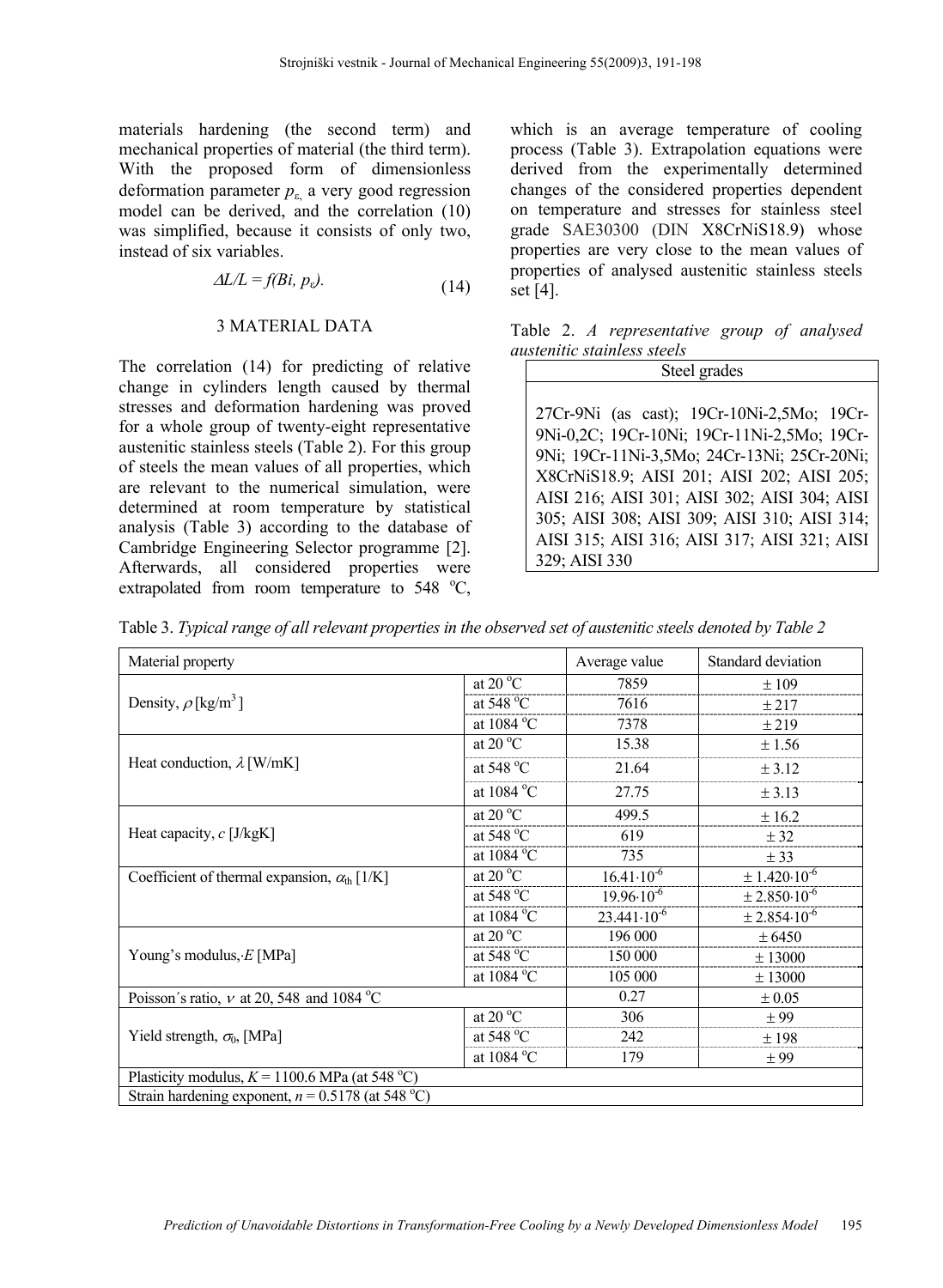| Levels of Biot number $F_1$ and corresponding heat transfer coefficients $\alpha$ [W/m <sup>2</sup> K] |     |     |      |                                  |      |      |         |      |         |      |         |      |      |      |      |
|--------------------------------------------------------------------------------------------------------|-----|-----|------|----------------------------------|------|------|---------|------|---------|------|---------|------|------|------|------|
| Bi                                                                                                     | 0.1 | 0.2 | 0.3  | 0.4                              | 0.5  | 0.6  | 0.7     | 0.8  | 0.9     | 1.0  | 1.1     | 1.2  | 1.3  | 1.4  | 1.5  |
| $\alpha$                                                                                               | 454 | 909 | 1363 | 1817                             | 2272 | 2726 | 3180    | 3635 | 4089    | 4543 | 4998    | 5452 | 5906 | 6361 | 6815 |
| Levels of other dimensionless numbers for every Biot number selected above                             |     |     |      |                                  |      |      |         |      |         |      |         |      |      |      |      |
|                                                                                                        |     |     |      |                                  |      |      |         |      |         |      |         |      |      |      |      |
| 0.013<br>0.0213<br>0.0171                                                                              |     |     |      | 752.2<br>1129.4<br>375.1<br>0.27 |      |      |         |      |         |      |         |      |      |      |      |
| Initial temperature $T_0$<br>$\Gamma^0$ $C1$                                                           |     |     |      |                                  |      |      |         |      |         |      |         |      |      |      |      |
|                                                                                                        | 778 |     | 1020 |                                  | 1084 |      | 0.36455 |      | 0.18182 |      | 0 12091 | 9313 |      |      |      |

Table 4. *The plan for selection of dimensionless numbers for numerical simulations of transformation free cooling of cylinders made of austenitic steels* 

According to Table 3, every property has its own mean value and an estimated standard deviation. This kind of determination of steel properties enables the selection of property values at three levels, which is typical of the whole group of steels (the statistically lower value, the mean value and the statistically upper value). This means that it is also necessary to consider the dimensionless numbers  $F_2$ ,  $F_4$  and  $F_5$  with three typical levels of values (min., average and max.). Contrary to them, the Biot number was changed in a broader range of values between 0.1 and 1.5 with the same average heat transfer coefficient for all surfaces of the cylinders. The plan for the selection of dimensionless numbers combination,  $F_1$ ,  $F_2$ ,  $F_3$ ,  $F_4$  and  $F_5$  and for numerical simulations is shown in Table 4.

## 4 RESULTS AND DISCUSSION

#### **4.1 Results of Numerical Simulations**

Afterwards, numerical simulations were performed by computer programme SYSWELD, Fig. 2 shows the results: the calculated relative change in length dependent on the combinations of dimensionless numbers according to Table 2.





Fig. 2. *The relative change in length after transformation free cooling of cylinders made of austenitic steels dependent on F1 and different combinations of F<sub>2</sub>, F<sub>4</sub> and F<sub>5</sub>* 

- a)  $\Delta L/L = f(F_1)$  with  $F_2 = 0.013$ ,  $F_4 = (375.1; 752.2;$ 1129.4),  $F_5 = (0.36455, 0.18182, 0.12091)$
- b)  $\Delta L/L = f(F_1)$  with  $F_2 = 0.0171$ ,  $F_4 = (375.1)$ ; 752.2; 1129.4),  $F_5 = (0.36455, 0.18182, 0.12091)$ c)  $\Delta L/L = f(F_1)$  with  $F_2 = 0.0213$ ,  $F_4 = (375.1)$ ;
- 752.2; 1129.4),  $F_5 = (0.36455, 0.18182, 0.12091)$

Based on Fig. 2, it can be concluded that all the curves which presented dependence of relative change in length from Biot number  $\Delta L/L = f(F_1)$  have the same behaviour towards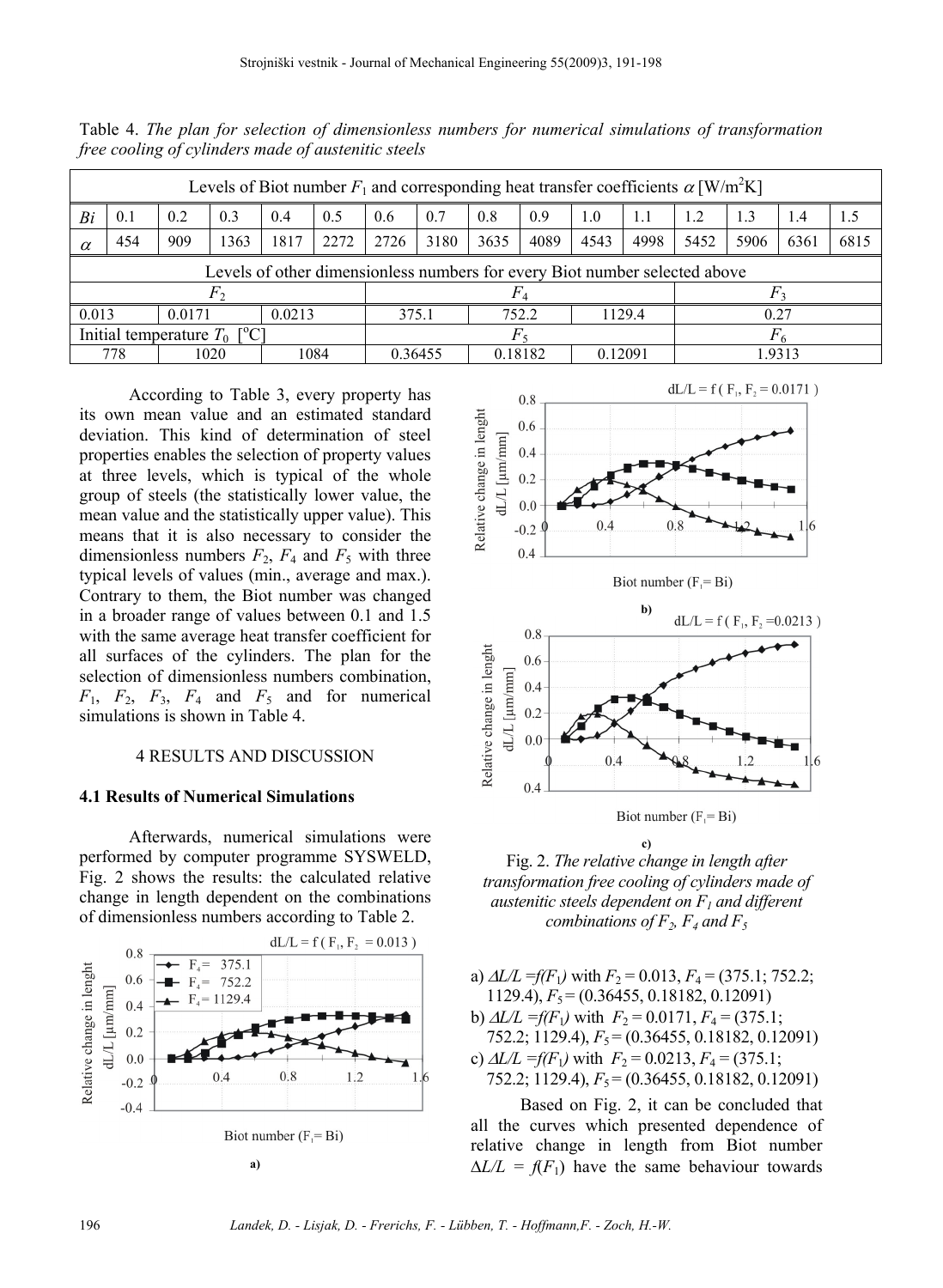mathematical definitions of continuity, position of null points as well as maximum and minimum. This means that these curves may come from the same function class and can be interpolated by similar regression functions.

# **4.2 Interpolation of Numerical Simulation Sesults by Newly Proposed ''FL3'' Model**

For the mathematical description of the relative length change of cylinders as function of dimensionless numbers (Fig. 2), a new parameter model is proposed. This model can give a unique analytical expression for prediction of relative change in length after transformation free cooling of cylinders made of any austenitic steel mentioned in Table 2. The model was named after the three levels of selection of materials' properties used for their derivation, and the first letters of the names of its authors (as the **F**rerichs - **L**andek - **L**isjak - **L**übben model). The relative change in length after transformation-free cooling of cylinders made of austenitic steel (see Fig. 3) is analysed with the method of nonlinear least squares using the computer program Matlab equipped by the Statistics Toolbox module. The aim of nonlinear modelling was to analyse the influence of relative change in length Δ*L/L* originating from the individual change of Biot number  $F_1$ , the dimensionless deformation parameter  $p_{\varepsilon}$ , as well as common influence both of them. After the nonlinear fitting and prediction of Eq. (12), a multi dimensional polynomial of the degree three was chosen as the most adequate approach to the numerical results of Fig. 2. Accordingly, the obtained R-square value of the approximation expressed by Eq. (15 a and b) is equal to 0.9316 with 95% confidence bounds.

$$
\frac{\Delta L}{L} = \left[\left(0.00841 - 0.011136p_{\epsilon} - 0.009914p_{\epsilon}^{2}\right)p_{\epsilon}F_{1}^{3} + \right] \left(0.00841 - 0.011136p_{\epsilon} + 0.015132p_{\epsilon}^{2}\right)p_{\epsilon}F_{1}^{2} + \left(0.040149 - 0.285998p_{\epsilon} + 0.0320051p_{\epsilon}^{2}\right)p_{\epsilon}F_{1} + \left(0.006319 + 0.262553p_{\epsilon} + 0.023156p_{\epsilon}^{2}\right)p_{\epsilon} + \left(0.000532 + 0.002315F_{1} + 0.000792F_{1}^{2}\right)F_{1} + \left(0.0001\right)
$$
\n(15a)

$$
p_{\varepsilon} = \frac{0.59284F_2}{(1 - F_3)F_4} + \left(\frac{F_2 F_5}{1 - F_3}\right)^{F_6} - \frac{0.03492}{F_4}
$$
 (15b)

For the above mentioned range of variations of dimensionless numbers  $F_2$  to  $F_6$  the dimensionless parameter  $p_{\varepsilon}$  varies at the range from  $p_{\text{min}} = -0.064899$  to the  $p_{\text{max}} = -0.015588$ . The Biot number  $F_1$  is varied at the range from 0.1 to 1.5. Over the whole temperature range from initial temperature  $T_0$  to the space temperature 20 °C the dimensionless numbers  $F_1$ to  $F<sub>6</sub>$  remained constant, as denoted in Table 4.

Within the proposed mathematical model, the relationship between the relative change in length calculated by Eqs. (15a and b) is compared to the results of numerical simulations for the same combination of dimensionless variables *F*<sup>1</sup> and  $p_{\varepsilon}$  (Fig. 3). It is obvious that the proposed mathematical model (15 a and b) might be used for an estimation of relative length change after transformation-free cooling of cylinders made of austenitic steels within the limits of the dimension numbers given in Table 4.



Fig. 3. *Correspondence between relative changes in length after transformation-free cooling of cylinders made of austenitic steels calculated by numerical simulations and predicted by regression model (15 a and b)*

## 5 CONCLUSION AND OUTLOOK

The knowledge about all the relevant parameters which describe the geometry, material and process, allows the deduction of dimensionless numbers, which govern the distortion behaviour of the system. The analysis with dimensionless numbers brings two main advantages [6, 7, 8]:

• Generally, the quantity of dimensionless numbers